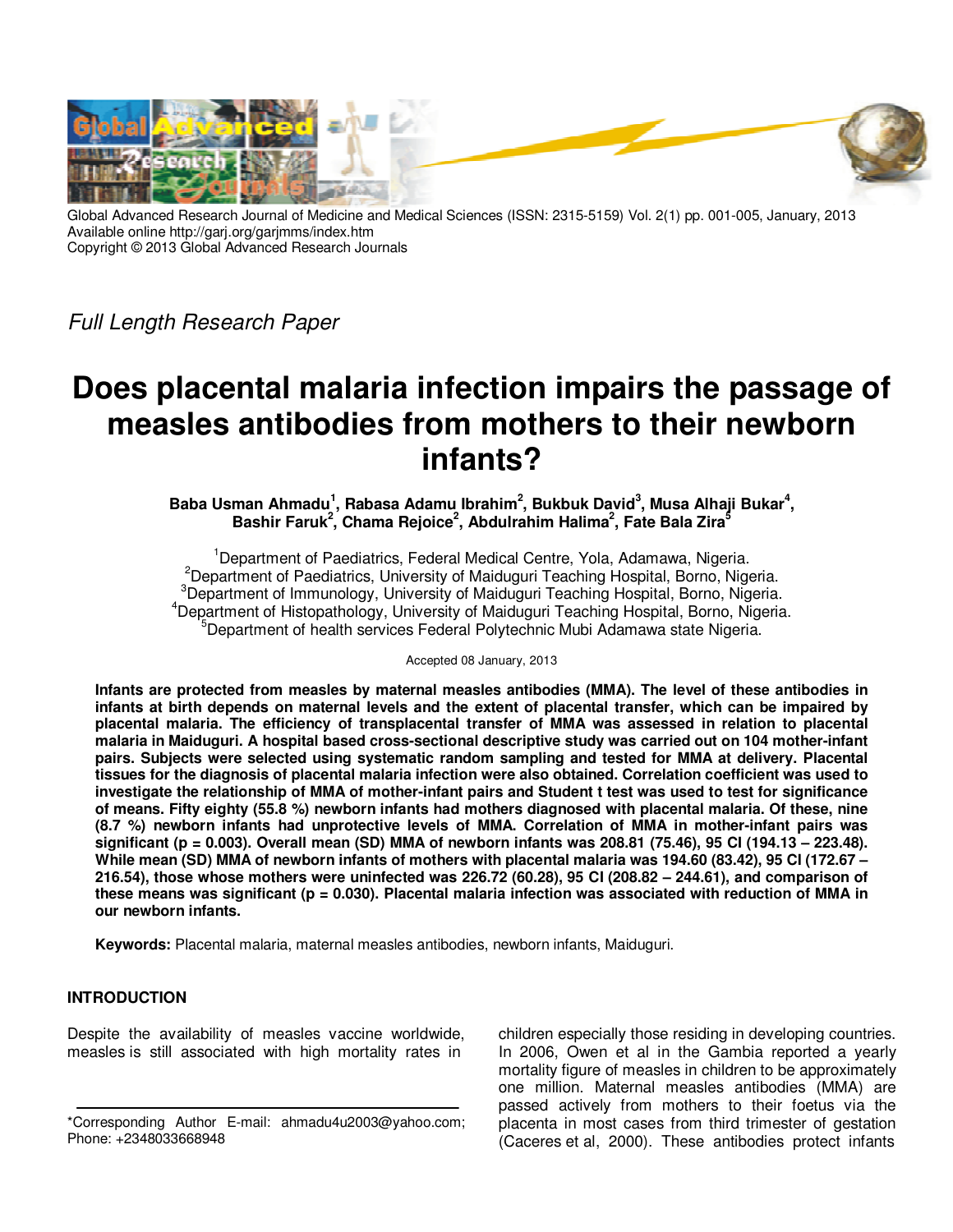from measles and at the same time may interfere with successful response to measles vaccination later in infancy (Owen et al, 2006 and Caceres et al, 2000). Brair et al, in 1994 has indicated that one-tenth of babies whose mothers were diagnosed with placental malaria had unprotective levels of tetanus antibodies, despite adequate maternal levels. One would expect placental malaria to also impair the passage of MMA in motherinfant pairs; nonetheless however, this has not been fully resolved. Scott et al, (2005) in Kenya further documented conflicting report on the effect of placental malaria on MMA transfer in mother-infant pair. Therefore, there is the need for more studies on this subject.

Not only are MMA transfer from mother to foetus impaired, nutrient transfer to the foetus could also be impaired if the placenta is severely damaged by placental malaria (Brabin et al, 2004). This could result to the following complications: 1) intrauterine growth retardation, 2) low birthweight and still birth among others. Mothers who lack sufficient immunity to malaria or are having severe immunosupression are worst hit by these complications (Brabin et al, 2004). Understanding the interactions between placental malarial infection and MMA is important, since placental malaria can impair the levels of MMA in newborn infants. Because of the existing gap in knowledge coupled with lack of data on this subject in most Sub-Saharan African nations especially North-East sub-region of Nigeria; we assessed the efficiency of transplacental transfer of MMA in relation to placental malaria in mother-infant pairs in Jere local government area of Maiduguri, Borno state, Nigeria.

### **MATERIAL AND METHODS**

#### **Study Area**

The study was carried out at the Department of Paediatrics, Obstetrics unit, immunology and histopathology of the University of Maiduguri Teaching Hospital, (UMTH), Nigeria. Apart from being the largest health facility in the area, UMTH serves as a referral centre for the six North-Eastern States and neighboring countries of Chad, Cameroon and Niger Republics.

### **Ethical Considerations**

The study protocol was reviewed and authorised by the Medical Research and Ethics Committee of the UMTH. The approval was on the agreement that patient anonymity must be maintained, best clinical practice be ensured, and that every finding would be treated with utmost confidentiality and for the purpose of this research only. All work was performed according to the international guidelines for human experimentation in clinical research (World Medical Association Declaration of Helsinki, 2000). Informed consent from parents was also obtained. Parents had unlimited liberty to deny consent or opt out of the study without any consequences.

#### **Sample Size/subject selection**

The minimum sample size was determined using the Browner's formula (Browner 2001), which detects differences between two means when using paired sampling units: the effect size was set at 0.2, alpha level at 0.05 and power at 80%. However, 30% of the calculated minimum sample was added to maximize power. Therefore, the sample size for this study was one hundred and four mother-infant pairs. Consenting women who delivered vaginally at the UMTH were enrolled between 10<sup>th</sup> January and 21<sup>st</sup> March 2010. Demographic and retrospective antenatal data were obtained by questionnaire and from the antenatal health card. Hypertensive women, those delivering stillborns, infants with congenital abnormalities and mothers who received blood transfusion during pregnancy were excluded. The subjects were selected using systematic random sampling method where the first of every three mothers was picked as they presented to the labour ward. Where the first mother did not fulfil the inclusion criteria, the immediate next mother that qualified was selected.

### **Collection of specimens**

Three milliliters (ml) of venous blood was obtained from the mother on admission to the labour ward, and from the umbilical cord of their neonates at delivery using sterile disposable five (ml) syringe under aseptic technique. These blood samples were placed in sterile plain bottles and serum was separated after centrifuging the blood samples at 5000 revolutions per minute (rpm) for five minutes. The serum obtained was stored in a refrigerator at -20°C until the time of measles IgG assay by enzyme linked immunosorbent assay (ELISA) in units per millilitre (U/ml).

Placental biopsy specimen was obtained from maternal side of the placenta and stored in 10% formaldehyde. Paraffin embedded sections of the placental tissues were stained with Giemsa solution and examined by light microscopy under polarised light. Placental malaria infection was defined by the presence of parasites and malaria pigment (Owen et al 2006, Brabin et al 2004, and Burns et al 1980).

The levels of MMA were measured by ELISA (Demeditec diagnostic Gmbh Kiel Germany) in accordance with standard laboratory practice (Caceres et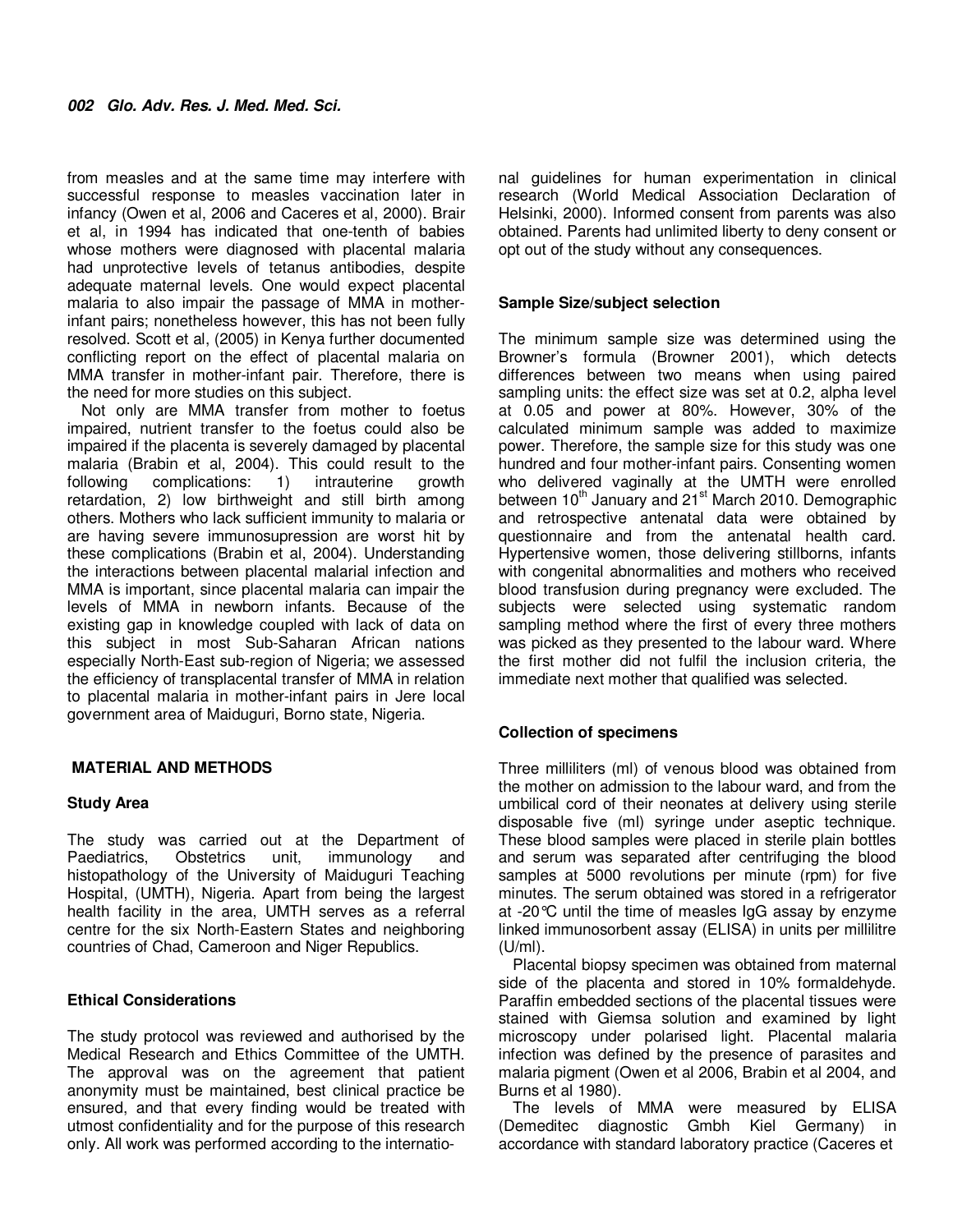**Table 1.** Relationship between placental malaria and levels of maternal measles antibody of newborn infants

|                          | Maternal measles antibodies of newborn infants |                     |              |
|--------------------------|------------------------------------------------|---------------------|--------------|
| <b>Placental malaria</b> | <b>Protective</b>                              | <b>Unprotective</b> | Total        |
|                          | $n$ (%)                                        | $n (\%)$            | $n (\%)$     |
| Positive                 | 49 (47.1)                                      | 9(8.7)              | 58 (55.8)    |
| Negative                 | 43 (41.4)                                      | 3(2.8)              | (44.2)<br>46 |
| Total                    | 92(88.5)                                       | 12(11.5)            | 104 (100)    |

**Table 2.** Mean maternal measles antibody distribution of mother-infant pairs

| <b>Mother-infant pairs</b> | Maternal measles antibodies (U/ml) |                        |
|----------------------------|------------------------------------|------------------------|
|                            | Mean $±$ SD                        | $95\%$ CI <sup>*</sup> |
| <b>Mothers</b>             | $136.71 \pm 96.01$                 | $118.04 - 155.38$      |
| Newborn infants            | $208.81 \pm 75.46$                 | $194.13 - 223.48$      |
| p value                    | p < 0.0001                         | -                      |
|                            |                                    |                        |

*⃰* CI = confidence interval

**Table 3.** Placental malaria and mean maternal measles antibody profiles of newborn infants

| <b>Placental malaria</b> | Mean maternal measles antibody of newborn infants (U/ml) |                   |  |
|--------------------------|----------------------------------------------------------|-------------------|--|
|                          | Mean ± SD                                                | 95% CI*           |  |
| Negative                 | $226.72 \pm 60.28$                                       | $208.82 - 244.61$ |  |
| Positive                 | $194.60 \pm 83.42$                                       | 172.67 - 216.54   |  |
| p value                  | 0.030                                                    | -                 |  |

*⃰* CI = confidence interval

al, 2000). The ELISA well plates were coated with Edmonston MV strain and results were presented in units per millilitre (U/ml). The MMA Levels  $<$  8 U/ml were classified as negative, equivocal with levels of 8 -12 U/ml and positive when levels are >12 U/ml. On the basis of these recommendations, protective titres for MMA were defined as the levels of MMA >12 U/ml, and unprotective titres as levels of MMA  $\leq$  12 U/ml similar to another publication elsewhere (Caceres et al, 2000 and Milagritos et al 2005).

#### **Data analysis**

Statistical analyses was performed by use of statistical package for social science (SPSS) statistical software version 16, Illinois, Chicago USA. Values were expressed as mean ± standard deviation (SD) and their 95% confidence intervals (CIs) were calculated. The mean coefficients of MMA were compared using the Student t test. Correlation coefficient was used to compare levels of MMA of mother-infant pairs at birth. A  $p$ - value  $< 0.05$ was considered significant. Tables were used appropriately for illustrations.

#### **RESULTS**

A total of 104 newborn infants were enrolled in this study out of which 55 (52.9 %) were males and 49 (47.1 %) females, giving an approximate male to female ratio of 1.1:1. Fifty eight (55.8 %) of the newborn infants had their mothers diagnosed with placental malaria. Of these, nine (8.7 %) of the newborn infants were found with unprotective levels of MMA (Table 1).

The overall mean (SD) of mother's age was 23.86 (5.25), 95% CI (22.84 - 24.88) years. Mean (SD) age of mothers diagnosed with placental malaria was 23.63(5.66), 95% CI (21.95-25.31), and that for uninfected mothers was 24.03(4.94), 95 CI (21.74-25.33). Levels of MMA in mother-infant pairs had significant correlation ( $p = 0.003$ ) for both placental malaria infected and uninfected groups. Table 2 shows mean MMA profiles of mother-infant pairs which has a ratio of 1:1.5. The comparison of mean MMA of mother-infant pairs was significant ( $p < 0.0001$ ).

Mean MMA was lower in newborn infants whose mothers had placental malaria as shown in Table 3. Mean maternal measles antibody comparison between newborn infants whose mothers had placental malaria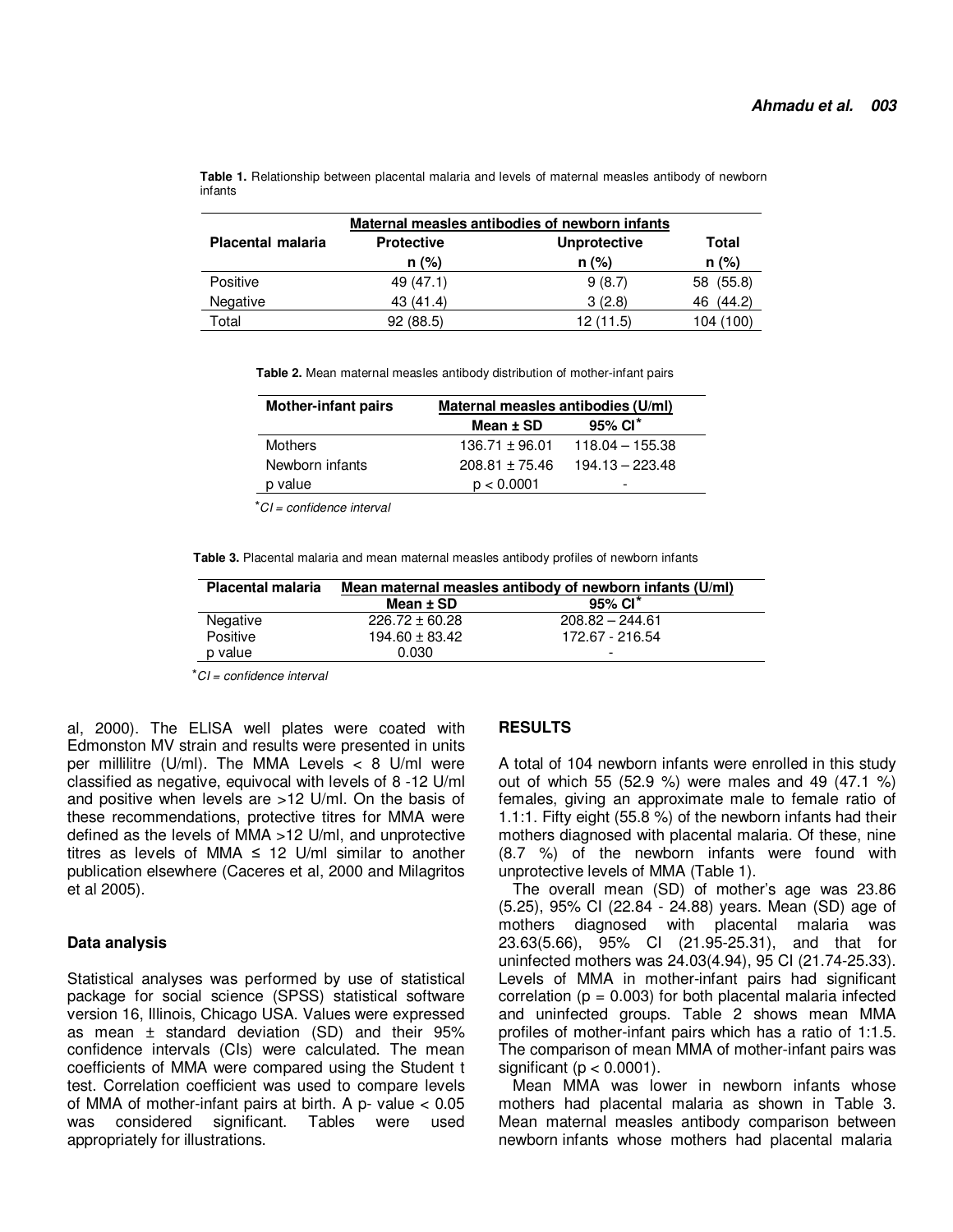and those of mothers without placental malaria was significant ( $p = 0.030$ ).

## **DISCUSSION**

Significant proportion of mothers that participated in this study had placental malaria. This may not be surprising because Maiduguri, Borno state, Nigeria, is located in holoendemic region for malaria (Ogala 2007). Similar finding was made by researchers in Kenya (Scott et al, 2005). Milagritos et al, (2005) in Kagamba, Lyke et al, (2003) in Bandigiara and Bouvier et al, (1997) in Bougoula have reported high endemicity of malaria in Sub-Saharan Africa. If these are considered, there wouldn't be any contradiction between our study group and that of Kenya. Malaria being stable in our population that is to say the transmission of malaria is all year round could be one reason for this observation (Milagritos et al 2005, and Ogala 2007). Savannah ecological belt that formed our geographical vegetation may also constitute a favorable breeding ground for mosquitoes (Ogala 2007, and Bouvier et al, 1997). Thirdly, access to health care delivery services, which includes prompt diagnosis and treatment of malaria in our locale still remains a challenge rendering ineffective management of malaria (Bouvier et al, 1997). In this regard, Scott et al, (2005) in Kenya argued that cases of placental malaria might be more in younger age mothers. Their argument was consistent with findings of current work. These mothers have just begun their childbearing career and most of them could be naïve on the need for proper antenatal care services (ANC). Considering the effect of pregnancy on the immune physiology of prospective mothers, failure to adhere to intermittent malaria prophylaxis as part of ANC would favor the development of placental malaria.

Almost all the newborn infants in present study were having protective levels of MMA similar to those of their mothers. This was consistent with observation made in other studies (Caceres et al, 2000 and Scott et al, 2005). Measles being endemic in our environment would cause the up regulation of its placental receptors leading to passage of more MMA to foetus; this was also evident in this study (Caceres et al 2000, Scott et al 2005, and Sarvas et al 1993). Of note is that only (8.7 %) of newborn infants whose mothers had placental malaria were having unprotective MMA. Mothers of these newborns had high malarial parasitaemia of their placental  $(+2 \text{ to } +3)$ . By interpretation the malaria parasitaemia on the placenta were up to 1-10 per high power field, and damage to the placenta occurs mostly at high density of malaria parasitaemia (Owen et al 2006, Scott et al 2005, Burns et al 1980, Milagritos et al 2005, and Ogala 2007). With this, most of the placentas of our study population have MMA receptor sites preserved for

effective MMA transfer, as such most newborns in this study started out with high levels of MMA. Another explanation that could be advanced for the high levels of MMA observed in newborn infants in recent study could be the efficient placental transfer of MMA in mother-infant through an active pathway (Caceres et al, 2000). More so, majority of the mothers in present study were in their early child bearing age, and are expected to have normal placenta in terms of structure that would support active transfer of MMA to their fetuses.

Eventhough the overall mean MMA of newborn infants in this study was high; mean MMA of newborn infants of mothers with placental malaria was lower compared to those whose mothers were uninfected. Colleagues elsewhere made similar observation and they reported that, the reduced placental transfer of MMA to fetuses was due to the damages incurred by the placenta by malaria parasites (Owen et al 2006, Scott et al 2005, and Brabin et al 2004). Such newborn infants could start out at birth with low levels of MMA. Reports have indicated that MMA are lost rapidly in infancy (Caceres et al, 2000 and Sarvas et al, 1993). Therefore, if these newborns have low MMA at birth, coupled with rapid loss of MMA in infancy, they become highly prone to measles (Caceres et al 2000, Milagritos et al 2005, and Yamaguchi et al 2002). This could have been the reason for one–fifth and half cases of measles recorded in infants less than six and nine months of age respectively (Yamaguchi et al, 2002).

Contrastingly, other workers did not establish significant relationship between placental malaria and MMA of newborn infants in a population of a West African district (Milagritos et al, 2005). This might not be unconnected to the recent success credited to better control of malaria during pregnancy (Owen et al, 2006). Mothers in that study had antenatal care services (ANC) and were given routine ANC drugs which contained antimalarials. The administration of intermittent preventive therapy for malaria during ANC could have led to the insignificant effect of placental malaria on MMA transfer that was reported.

## **CONCLUSION**

Placental malaria infection was associated with reduced MMA of newborn infants that formed our study population.

## **LIMITATION**

Caution may be needed in generalizing the results of this work since only a small cohort of mother-infant pairs participated in recent work at the UMTH.